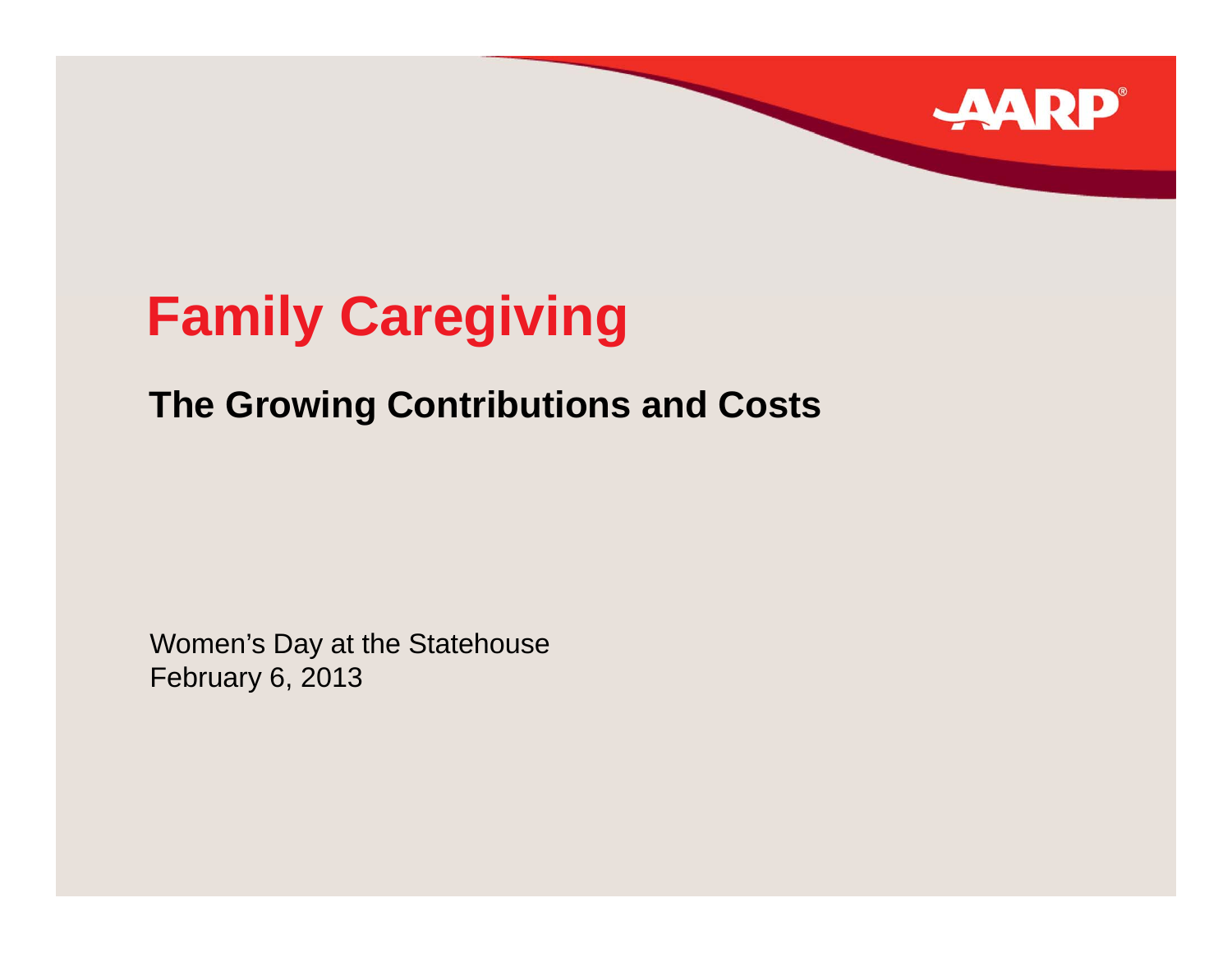

- $\bullet~$  Facts about family caregiving
- Statistics (national and Indiana)
- Recommendations for taking care of family caregivers
- HB 1416 Tax credit for family caregivers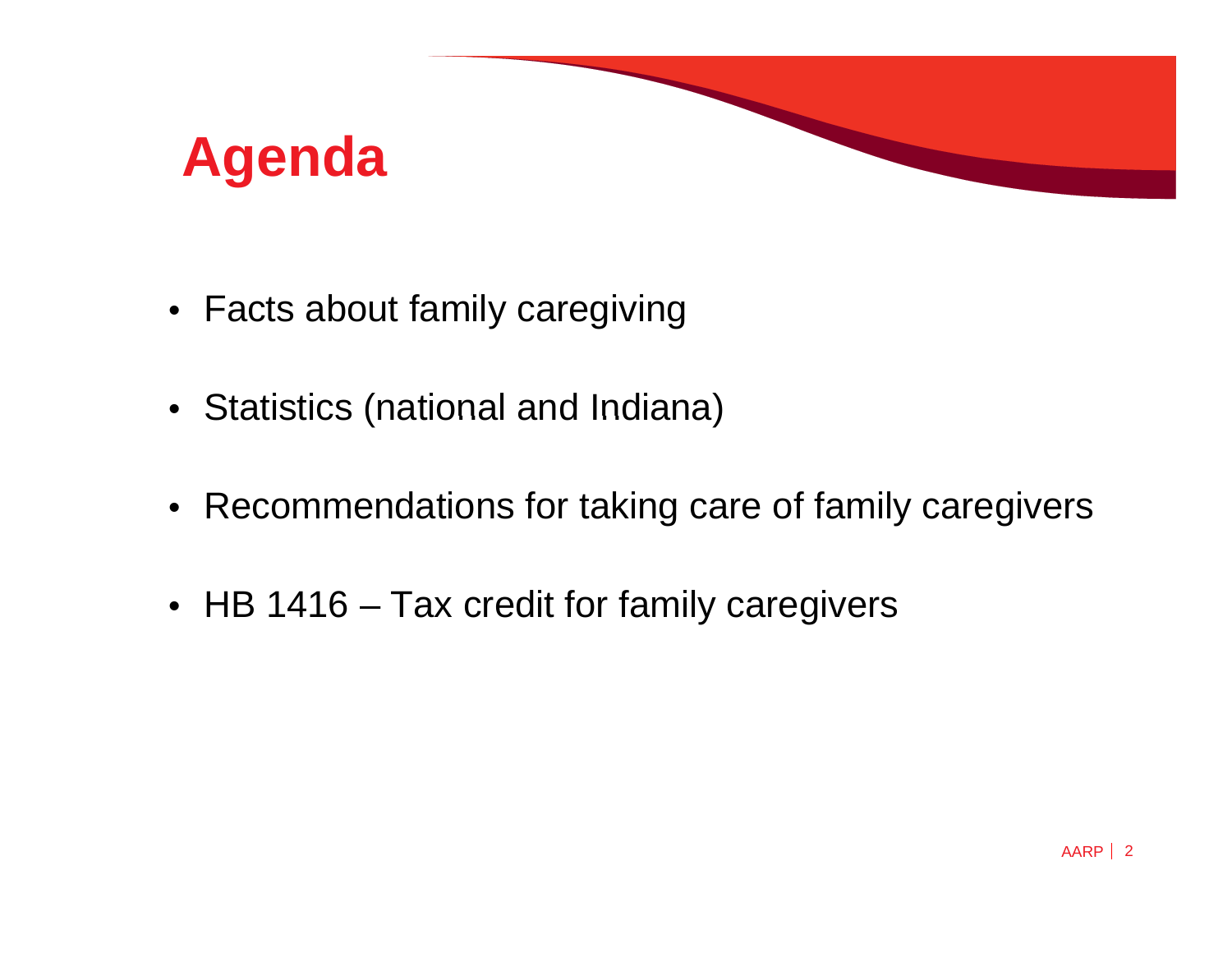## **Wh f il i ? Who are family careg ivers**

The "average" US caregiver is a **49-year-old woman** who works outside the home and spends nearly **20 hours per week** providing unpaid care to her mother for nearly **five years**.

- Almost two-thirds of family caregivers are women (65%)
- "Sandwich Generation"
- Spouses, partners, children, daughters/sons-in-law, grandchildren, nieces, nephews, close friends…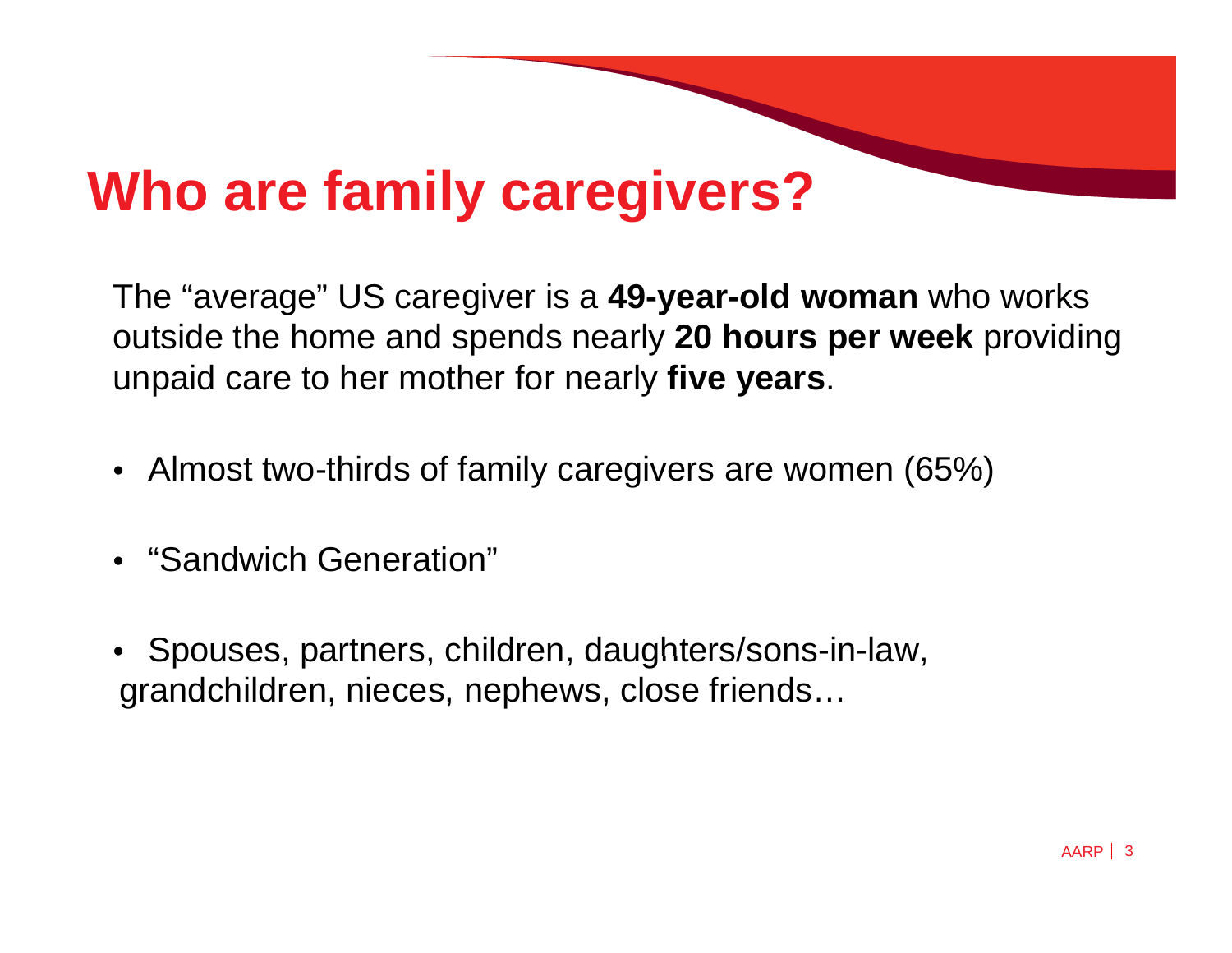### **R l f f il i o les o family careg ivers:**

| Companion                    | Housekeeper         | Accountant               | Personal<br><b>Shopper</b> | <b>Nurse</b>       |
|------------------------------|---------------------|--------------------------|----------------------------|--------------------|
| <b>Medication</b><br>Manager | Care<br>Coordinator | <b>Hiring</b><br>Manager | Care<br>Supervisor         | <b>Transporter</b> |
| <b>Scheduler</b>             | Advocate            | Communicator             | <b>Chef</b>                | Researcher         |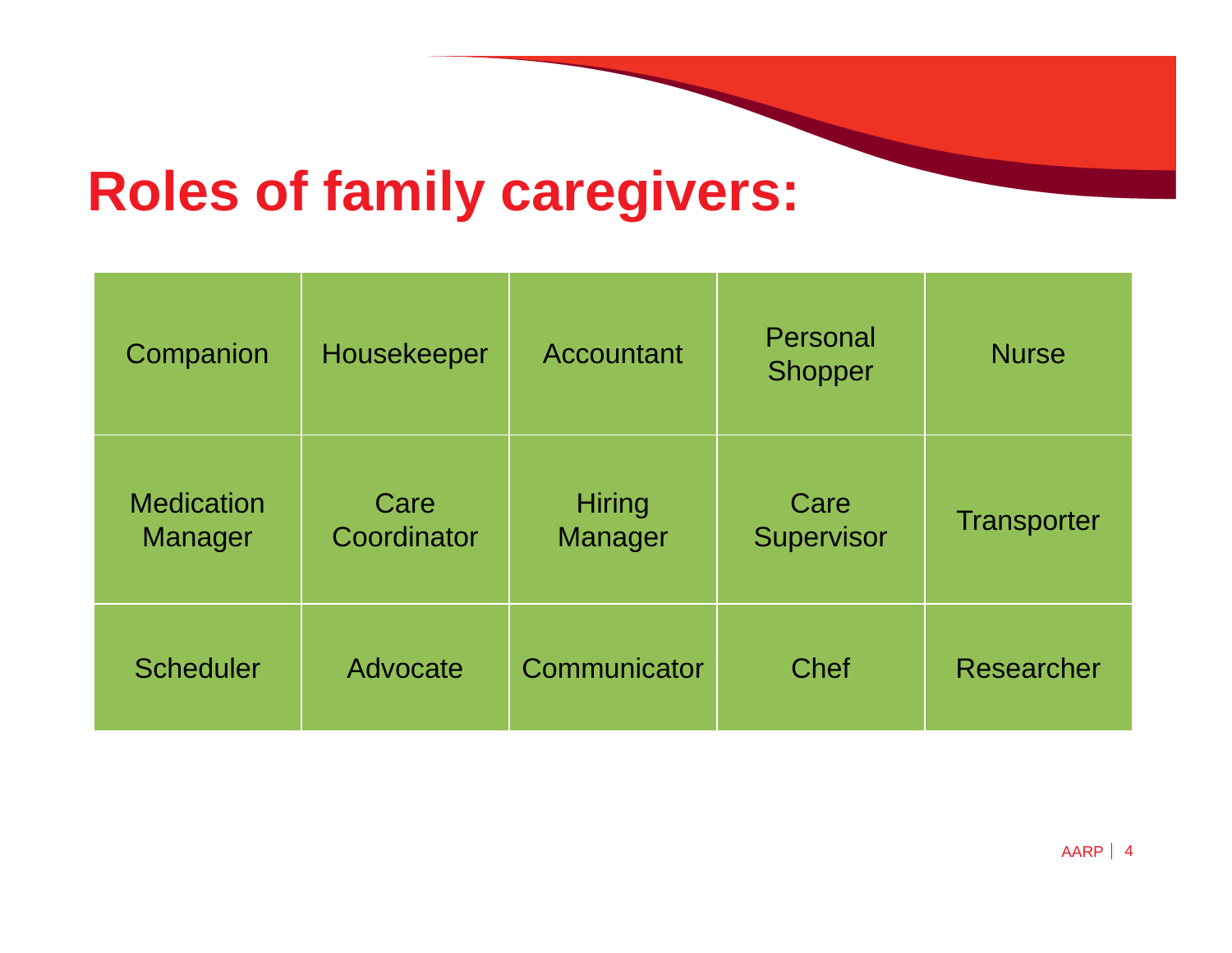## **Costs of family caregiving:**

- $\bullet~$  Impact on physical and emotional health
- Out-of-pocket costs
- Lost wages and retirement
- Impact on social networks
- $\bullet$ Lost productivity and higher health care costs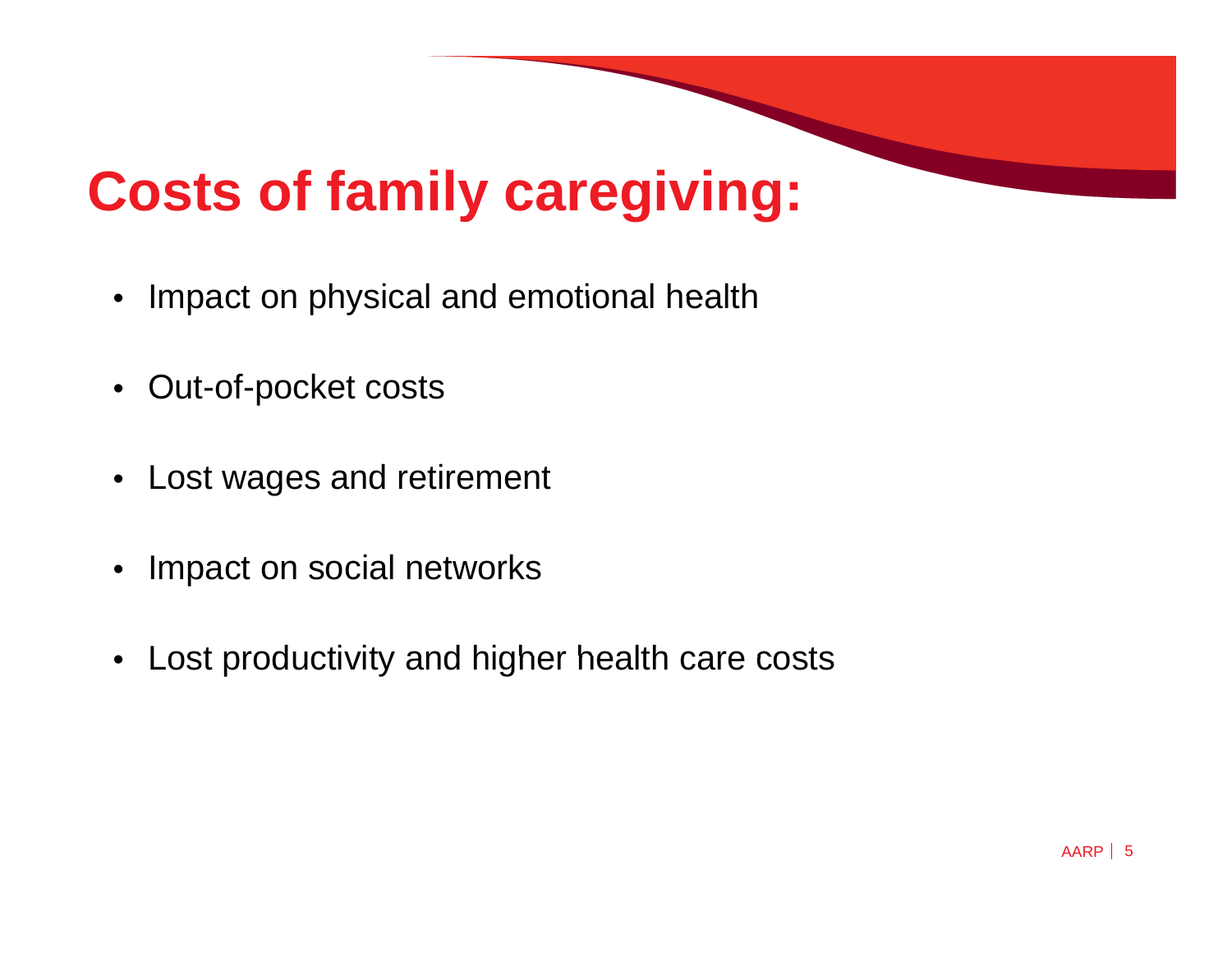# **Family caregiving = unpaid**

#### National (2009):

- 42.1 Million family caregivers in U.S.
- •\$450 Billion

= to total sales of world's largest companies (Wal-Mart: \$408 Billion in 2009)

= to combined sales of three largest publically held auto companies (Toyota, Ford, Daimler: \$439 Billion in 2009)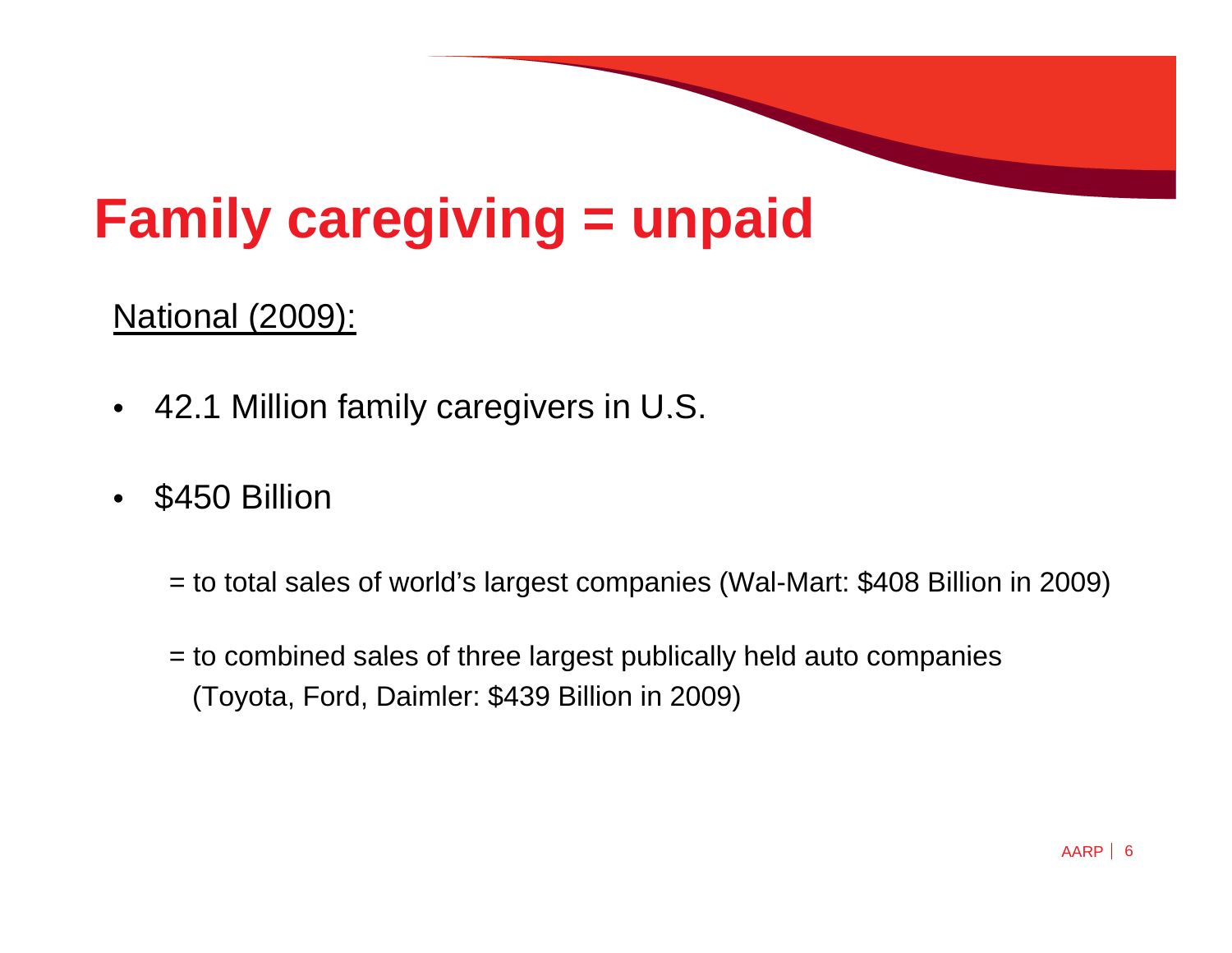# **Family caregiving = unpaid**

#### Indiana (2009):

- $\bullet$  $\bullet$   $\,$  1.34 million family caregivers in Indiana
- $\bullet$ \$9.4 billion

= four times greater than the total government spending on long-term care services and supports in Indiana.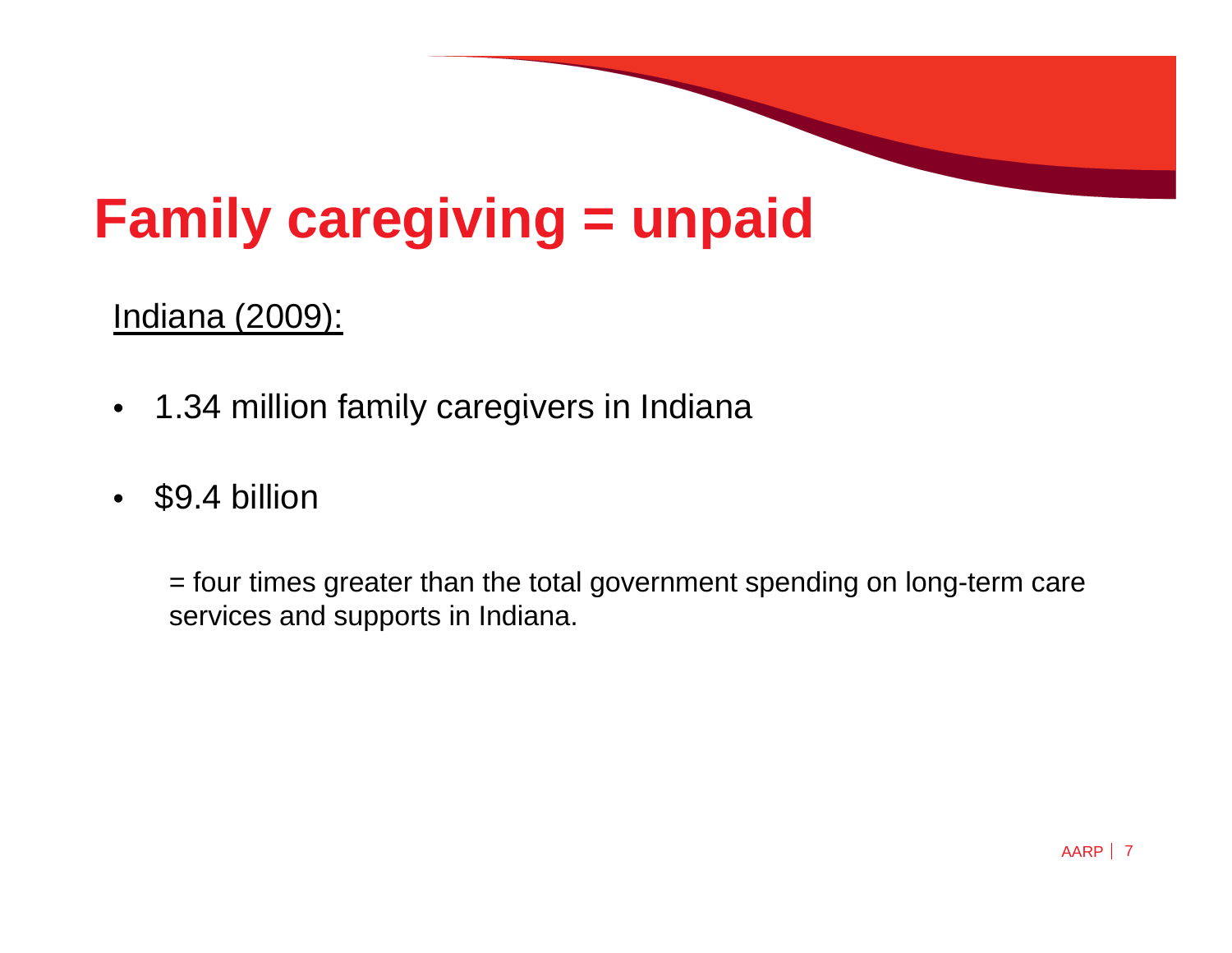## **T ki f i aking care o f careg ivers**

#### Recommendations:

- •Implement "family-friendly" workplace policies
- •• Improvements to Family and Medical Leave Act (FMLA)
- •Fund national and local caregiving support programs
- • Expand publicly funded home and community-based service programs to permit payment to family caregivers
- •Provide financial assistance for family caregivers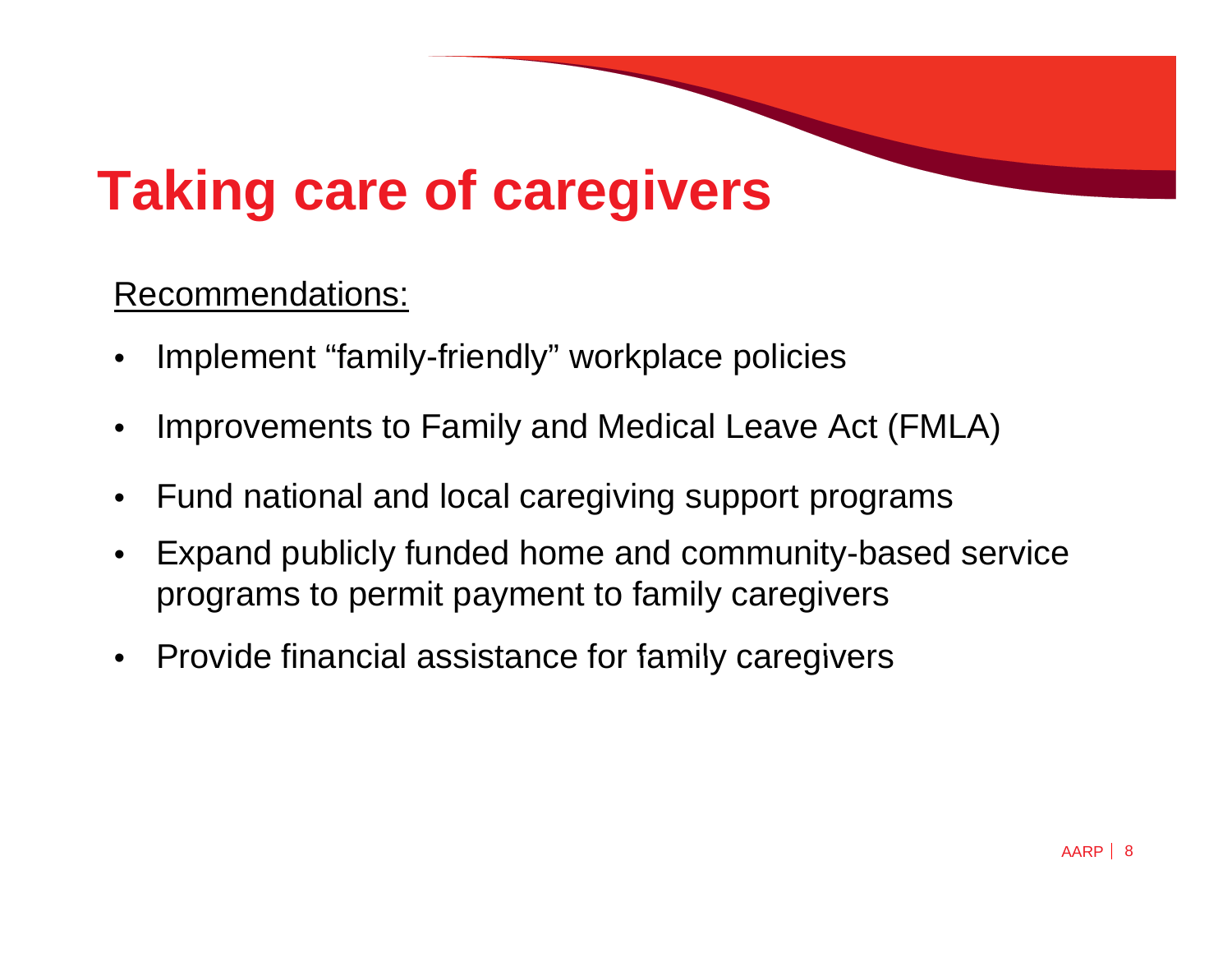## **HB 1416 – Tax credit for family caregivers**

- $\bullet$ Provides a maximum tax credit of \$500 for eligible caregivers
- •Related expenses can include training, supplies, transportation, home modifications, medical equipment
- •• Modest tax relief makes financial sense for the state's budget and for the budgets of Hoosier families coping with caregiving
- •Referred to Ways and Means – would like to get a hearing